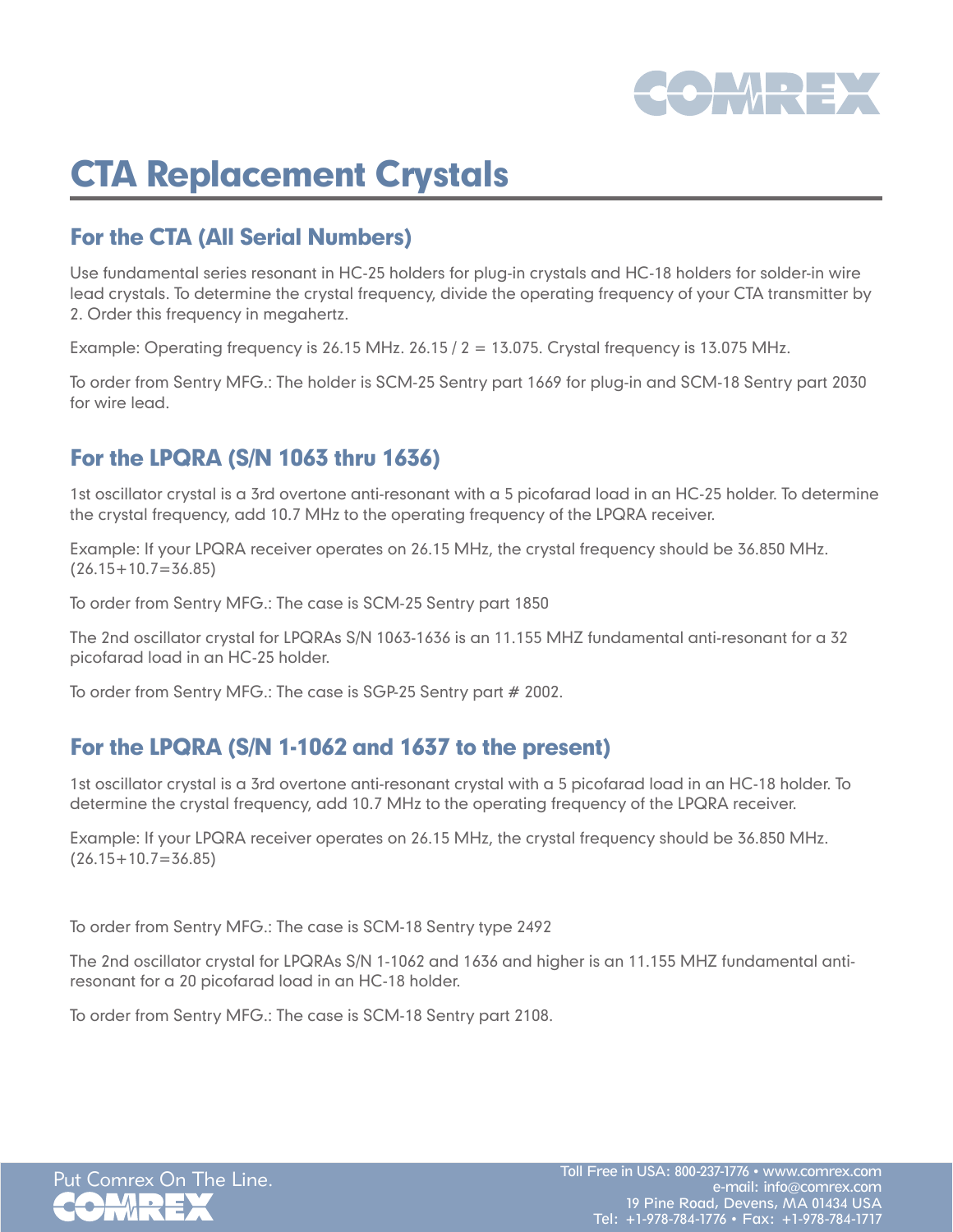

1st and 2nd oscillator crystals are available from: International Crystal Manufacturing 10 North Lee St Oklahoma City, OK 73102 800.725.1426 e-mail: info@icmfg.com

Note: If you are in a rush, crystals may be ordered on an emergency basis for twice the price.

#### For the CRA in TV VHF Channels (S/N 884 and higher - black cases)

Note: All crystals are 5th Overtone Series Resonant in a HC-25 holder.

Note: Crystal Frequency covers high or low offsets.

| <b>CHANNEL</b> | <b>AURAL FREQUENCY</b> | <b>CRYSTAL FREQUENCY</b> |
|----------------|------------------------|--------------------------|
| $\overline{2}$ | 59.75 MHz              | 70.45000 MHz             |
| $\overline{3}$ | 65.75 MHz              | 76.45000 MHz             |
| $\overline{4}$ | 71.75 MHz              | 82.45000 MHz             |
| 5              | 81.75 MHz              | 71.05000 MHz             |
| 6              | 87.75 MHz              | 77.05000 MHz             |
| 7              | 179.75 MHz             | 63.48333 MHz             |
| 8              | 185.75 MHz             | 65.48333 MHz             |
| 9              | 191.75 MHz             | 67.48333 MHz             |
| 10             | 197.75 MHz             | 69.48333 MHz             |
| 11             | 203.75 MHz             | 71.48333 MHz             |
| 12             | 209.75 MHz             | 73.48333 MHz             |
| 13             | 215.75 MHz             | 75.48333 MHz             |